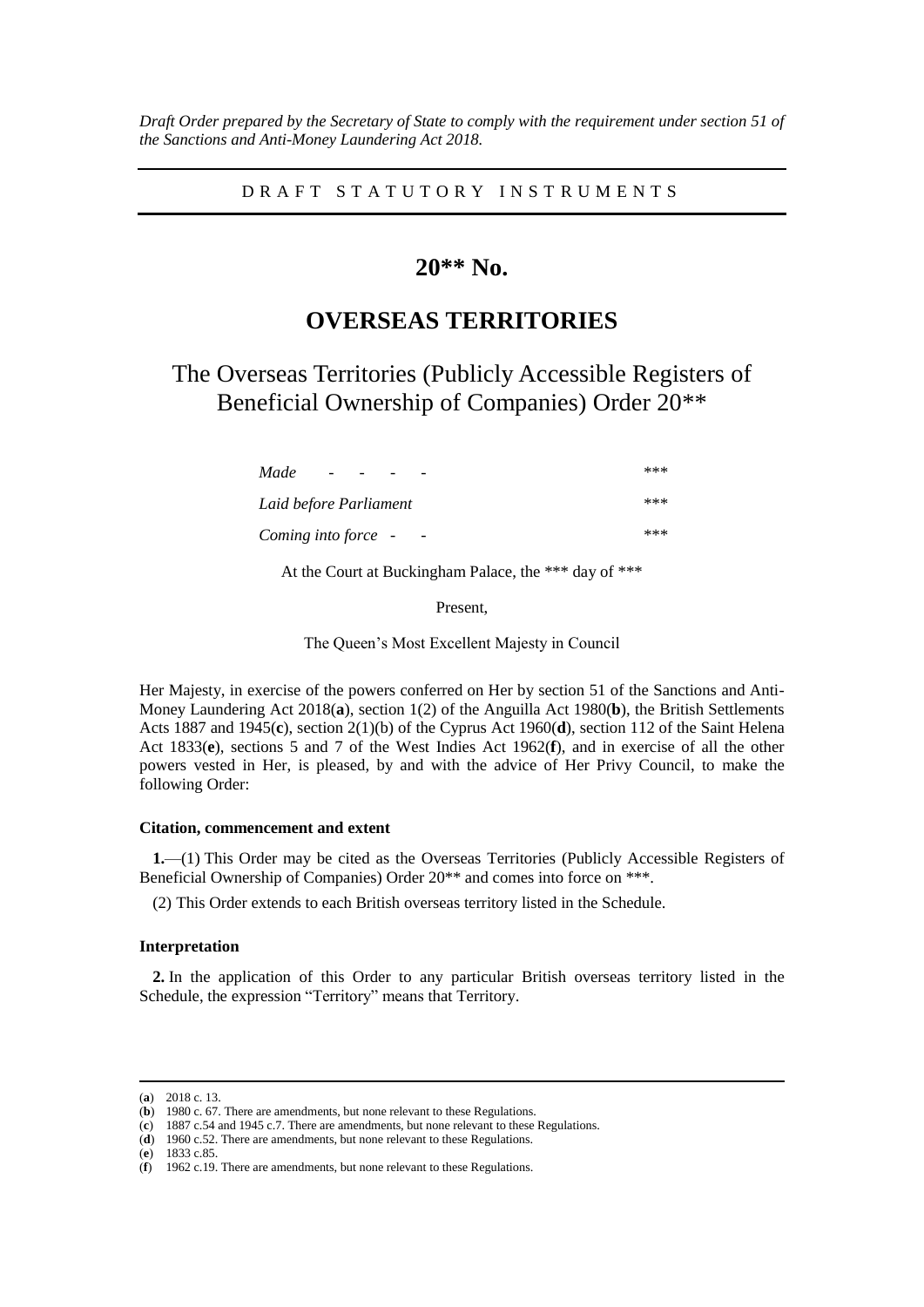#### **Requirement for Territory governments to introduce compliant publicly accessible registers of beneficial ownership of companies**

**3.**—(1) The government of a Territory to which this article applies must bring into existence, or cause to be brought into existence, a compliant publicly accessible register of beneficial ownership of companies for that Territory as soon as reasonably practicable for it to do so.

(2) This article applies to a Territory if—

- (a) a compliant publicly accessible register of beneficial ownership of companies for that Territory does not exist, and
- (b) there exists one or more companies in relation to which information would be included in a compliant publicly accessible register of beneficial ownership of companies, if such a register did exist.

(3) For the purposes of this Order, a compliant publicly accessible register of beneficial ownership of companies is a register that complies with article 4.

#### **Minimum requirements for compliant publicly accessible registers of beneficial ownership of companies**

**4.**—(1) A register complies with this article if, and only if—

- (a) subject to paragraph (2), it comprises, or is part of, a single collection of information concerning the beneficial ownership of companies incorporated in the Territory,
- (b) it is established and maintained such that, so far as reasonably practicable, the information contained in it is accurate and complete, and
- (c) it is publicly accessible.

(2) A register is not prevented from complying with this article by reason only of exemptions that may be made to exclude from the scope of the register companies—

- (a) with voting shares admitted to trading on a regulated market that is situated in the United Kingdom or European Economic Area, or
- (b) which are subject to disclosure and transparency rules which are contained in international standards and are equivalent to those applicable to companies referred to in subparagraph (a).

(3) For the purposes of this article, and subject to paragraph (5), "information concerning the beneficial ownership" of a company must include, as a minimum, such relevant information as that company can reasonably ascertain about any individual that exercises a significant degree of control over that company.

(4) For the purposes of this article—

- (a) "control" may be either direct or indirect and includes, but is not limited to, control exercised through shareholdings, voting rights or the right to appoint or remove a majority of directors, and
- (b) to the extent that the question whether an individual exercises a significant degree of control over a company may be determined by reference to the maximum percentage of a particular interest that may be held without such holding amounting to a significant degree of control, such maximum percentage must be set at no higher than 25%.

(5) The "information concerning the beneficial ownership" of a company need not include information about an individual that exercises a significant degree of control over that company if—

- (a) such control is exercised only indirectly through the exercise of a significant degree of control over a second company that would, if it were an individual, be considered to exercise a significant degree of control over the first company,
- (b) the information contained in the register concerning the beneficial ownership of the first company includes relevant information in relation to the second company, and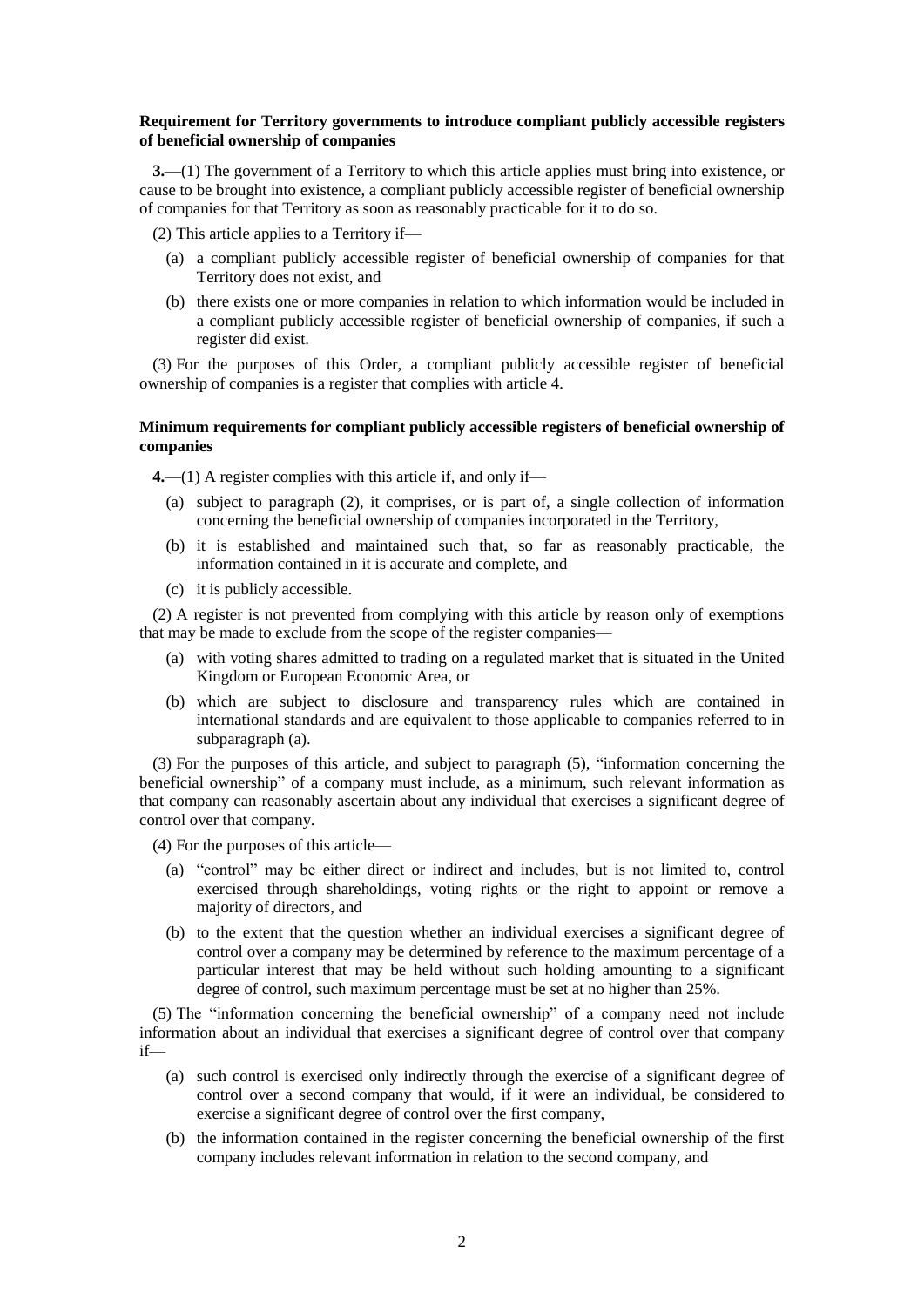(c) the second company is either one in respect of which information concerning its beneficial ownership is included in the register, or it is a company that is excluded from the register under paragraph (2).

(6) For the purposes of this article, the "relevant information" that a register contains in relation to an individual, must include, as a minimum—

- (a) name,
- (b) the country in which the individual is usually resident,
- (c) nationality,
- (d) month and year of birth, and
- (e) the nature of his or her control over the company concerned.

(7) For the purposes of this article, the "relevant information" that a register contains in relation to a company in order to satisfy the requirements of paragraph  $(5)(b)$ , must include, as a minimum—

- (a) name,
- (b) registered or principal office,
- (c) the legal form of the entity and the law by which it is governed,
- (d) if applicable, the register of companies in which it is entered (including details of the country) and its registration number in that register, and
- (e) the nature of its control over the company concerned.

(8) For the purposes of this article, a register is "publicly accessible" if, and only if—

- (a) subject to paragraph (9), the information contained in it may be accessed by any member of the general public,
- (b) the means by which such information may be accessed include through a request submitted through the Internet,
- (c) any delay in accessing such information is no more than is necessary for the transmission of that information, and
- (d) any conditions to which access to such information is made subject are limited only to those reasonably justifiable in order to ensure the efficient management and maintenance of the register.

(9) A register is not prevented from complying with this article by reason only of restrictions imposed on the ability for information contained within it to be accessed by a member of the general public—

- (a) for so long and to the extent necessary for the protection of an individual who reasonably believes that the disclosure of that information would place himself or herself at serious risk of fraud, kidnapping, blackmail, extortion, harassment, violence, intimidation or other similar harm, or
- (b) where that information relates to a child or to an individual otherwise lacking legal capacity.

(10) The requirements at paragraphs (6) and (7) are without prejudice to any provision that may be made to include in a register additional information that may be made available only to a specified authority or class of individuals, or for a specified purpose, including, but not limited to, law enforcement.

> *Name* Clerk of the Privy Council